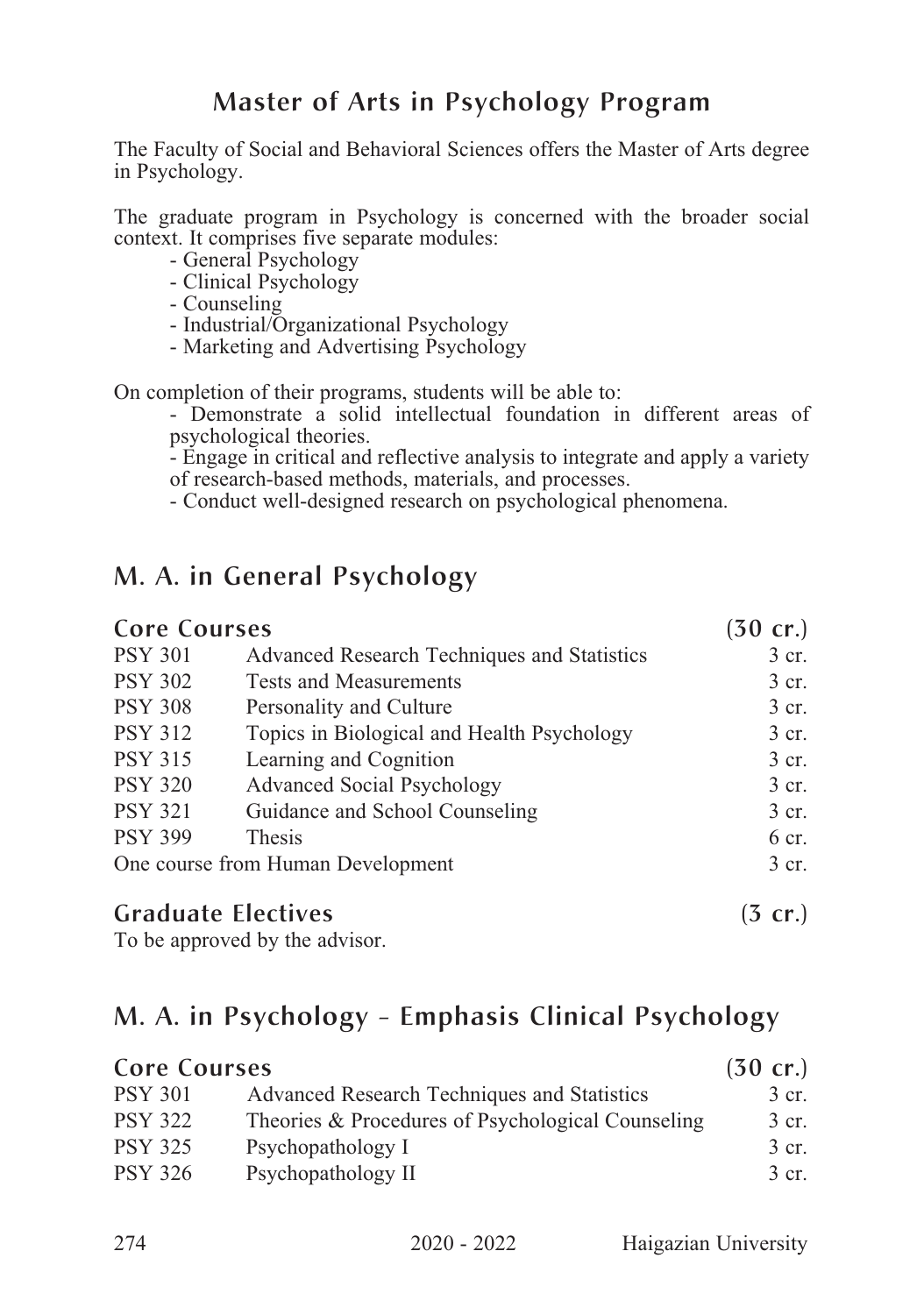| <b>PSY 329</b>  | Group Dynamics             | 3 cr. |
|-----------------|----------------------------|-------|
| <b>PSY 332</b>  | <b>Clinical Assessment</b> | 3 cr. |
| <b>PSY 344A</b> | Training in Therapy I      | 3 cr. |
| <b>PSY 344B</b> | Training in Therapy II     | 3 cr. |
| <b>PSY 399</b>  | Thesis                     | 6 cr. |
| $\sim$ 1        | .                          |       |

#### Graduate Electives (3 cr.)

To be approved by the advisor.

## M. A. in Psychology - Emphasis Counseling

| <b>Core Courses</b> |                                                   | $(30 \text{ cr.})$ |
|---------------------|---------------------------------------------------|--------------------|
| <b>PSY 301</b>      | Advanced Research Techniques and Statistics       | 3 cr.              |
| <b>PSY 319</b>      | Career Counseling & Development                   | 3 cr.              |
| <b>PSY 321</b>      | Guidance & School Counseling                      | 3 cr.              |
| <b>PSY 322</b>      | Theories & Procedures of Psychological Counseling | 3 cr.              |
| <b>PSY 326</b>      | Psychopathology II                                | 3 cr.              |
| <b>PSY 328A</b>     | Counseling Supervised Practicum I                 | 3 cr.              |
| <b>PSY 328B</b>     | Counseling Supervised Practicum II                | 3 cr.              |
| <b>PSY 332</b>      | <b>Clinical Assessment</b>                        | 3 cr.              |
| <b>PSY 399</b>      | <b>Thesis</b>                                     | 6 cr.              |
|                     |                                                   |                    |

#### Graduate Electives (3 cr.)

To be approved by the advisor

## M.A. in Psychology - Emphasis Industrial /Organizational Psychology

| <b>Core Courses</b> |                                             | $(27 \text{ cr.})$ |
|---------------------|---------------------------------------------|--------------------|
| <b>PSY 301</b>      | Advanced Research Techniques and Statistics | 3 cr.              |
| <b>PSY 302</b>      | <b>Tests and Measurements</b>               | 3 cr.              |
| <b>PSY 350</b>      | Industrial-Organizational Psychology        | 3 cr.              |
| <b>PSY 352</b>      | Research Techniques in Applied Psychology   | 3 cr.              |
| <b>PSY 354</b>      | Human Factors Engineering                   | 3 cr.              |
| <b>PSY 355</b>      | Personnel Assessment and Selection          | 3 cr.              |
| <b>PSY 360</b>      | Topics in Organizational Psychology         | 3 cr.              |
| <b>PSY 399</b>      | Thesis                                      | 6 cr.              |

| <b>Graduate Electives</b>               | $(6$ cr.) |
|-----------------------------------------|-----------|
| тр. 1. <i>.</i> 1 1. . <i>. .</i> 1. 1. |           |

To be approved by the advisor.

|  | Haigazian University | $2020 - 2022$ | 275 |
|--|----------------------|---------------|-----|
|--|----------------------|---------------|-----|